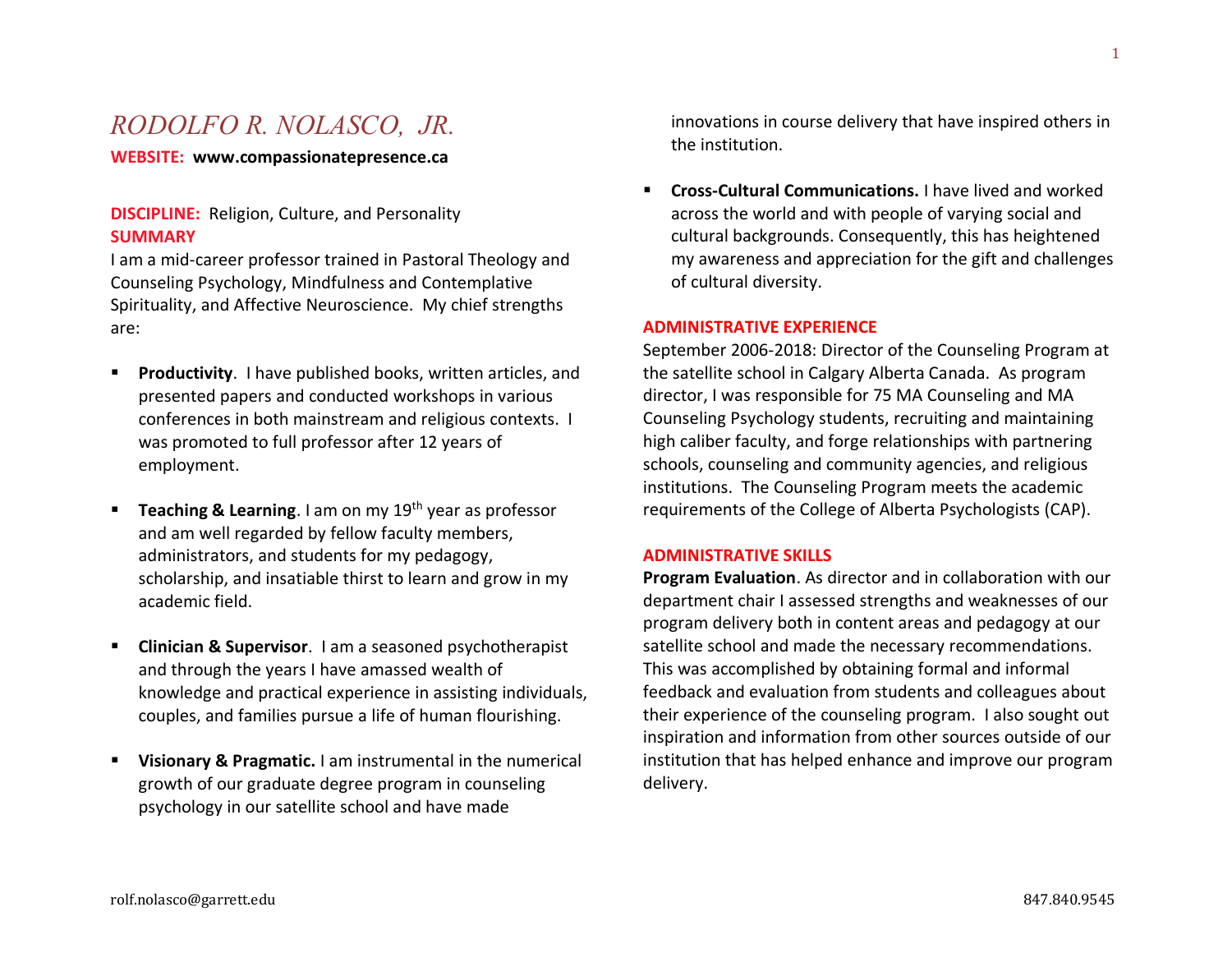**Relationship Building**. It takes a "village" to build and maintain high quality counseling degree program whose core is to build trusting, empowering, and empathic relationships in all domains of life. Hence, I strive towards mirroring what this means in my own academic, clinical, and personal engagements.

**Program Design**. Academic life and clinical practice are inherently creative. When fused together we discover a program designed not only to train students acquire critical competencies in the area of assessment, diagnosis, and treatment planning but to nourish their heart that animates their presence in clinical settings. This captures the framework of the delivery of Providence's counseling program over the years and has resulted in overwhelmingly positive reviews from students and growth of the program.

**Leadership**. As director I have developed leadership skills in terms of casting a vision and direction of our program, inspiring our students to be the best clinician that they can be, working collaboratively with colleagues and staff, being willing to learn and grow, and affirming the unique gift each person brings that facilitate the accomplishment of our vision.

#### **EDUCATION**

2017- University of Maastricht, Post-Doctoral Certificate in Affective Neuroscience (Depression and Anxiety) 2002. Boston University, Th.D. Counseling & Pastoral Psychology 1995. Fuller Seminary, M.Div. 1988. University of the Philippines, B.A. (College of Mass Communication)

#### **EXPERIENCE**

2018. Garrett-Evangelical Theological Seminary. Professor of Pastoral Theology

2015. Tyndale House. Cambridge, England. Visiting Scholar 2012-present. Providence University College & Seminary. Calgary, AB. Full Professor of Counseling Psychology 2008-present. Providence University College & Seminary, Calgary, AB. Director of Counseling Program-Calgary. 2009-2015. Morneau Shepell, Calgary AB. Psychotherapist 2007-2012. Providence University College & Seminary. Calgary, AB, Associate Professor of Counseling Psychology 1999-2006- Providence University College & Seminary. Calgary, AB, Assistant Professor of Counseling Psychology.

# **HONORS and AWARDS**

1993. Brown Scholar. Fuller Theological Seminary 1988. Cum Laude. University of the Philippines 1988. Academic Excellence. University of the Philippines 1987-1988. University Scholar. University of the Philippines 1986-1987. College Scholar. University of the Philippines

# **GRANTS**

2016-17. Templeton Religion Trust. US\$45000 2008-9. Wabash Center for Teaching and Learning in Theology and Religion Summer Research Grant. US\$5000 2007-8. Lily Theological Scholars Grant. US\$12000 2006-7. Wabash Center for Teaching and Learning in Theology and Religion. Colloquy on Nurturing Effective Teaching and Learning in Racially and Culturally Diverse Classrooms. US\$3000 plus travel and accommodations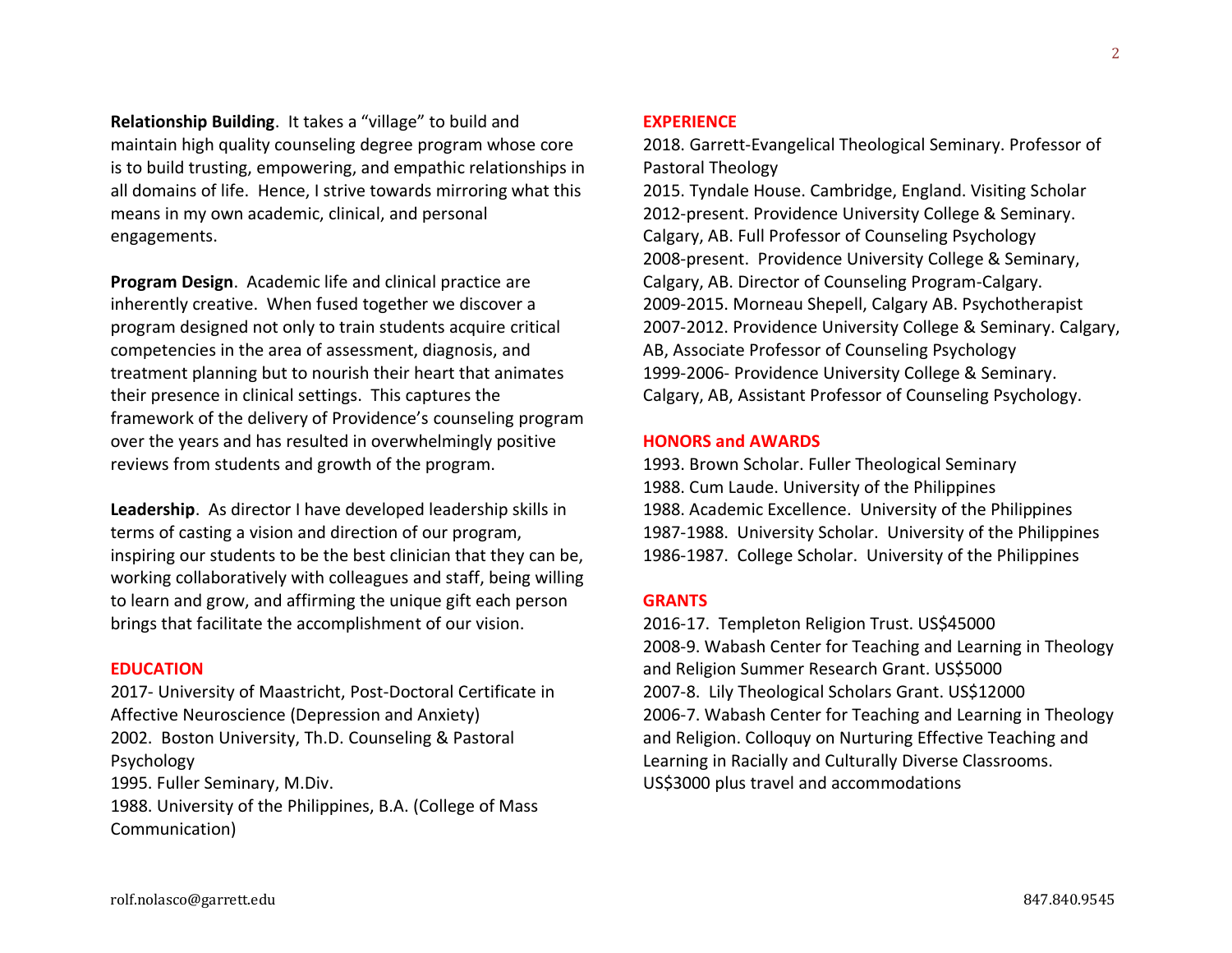**BOOKS**

2020. *Depression, Dark Night of the Soul and Joy*. Cascade Books. Forthcoming.

2018. *God's Beloved Queer*. Contracted with Wipf and Stock. Forthcoming

2016. *Compassionate Presence.* Wipf and Stock Press.

2011. *The Contemplative Counselor: A Way of Being*. Fortress Press

# **INVITED LECTURES & PRESENTATIONS**

2018. Conference Speaker. "Compassionate Presence." 2018 National Conference. Professional Association of Christian Counselors and Psychotherapist. Saskatoon, Canada 2017. Presenter. "The Power of Therapeutic and Compassionate Presence." Shepell Regional Meeting, Calgary, Alberta.

2017. Presenter. "The Power of Therapeutic and Compassionate Presence." CCPA- Webinar. National, Canada 2017. Retreat Facilitator. "Compassionate Presence: A Radical Response to Human Suffering." Kigali, Rwanda 2017. Presenter. "Compassionate Presence: Scientific, Religion and Ethical Views." Zurich, Switzerland. 2017. Retreat Facilitator. "Compassionate Presence: A Radical Response to Human Suffering." Winnipeg, Manitoba 2017. Retreat Facilitator. "Compassionate Presence: A Radical Response to Human Suffering." Calgary, AB. 2017. Guest Speaker. "Compassionate Presence: A Radical Response to Human Suffering." Cavite, Philippines.

2016. Guest Speaker. "Compassionate Presence: A Radical Response to Human Suffering." Otterburne, MB.

2015. Guest Speaker. "Neuroscience and Psychotherapy: A Convergence of Two Worlds." PACCC, Winnipeg, MB.

2012. Guest Lecturer. "Integrative Psychotherapy: Attachment, Neuroscience, and Mindfulness." Canadian Counseling & Psychotherapy Association: Calgary, AB. 2011. Guest Speaker. "Mindfulness and the Workplace." Health Sciences Center: Winnipeg, MB.

2011. Guest Speaker. "Integrative Psychotherapy: Theory, Therapy, and Transcendence." Providence Theological Seminary: Otterburne, MB.

2011. Guest Speaker. "Mindfulness and Addiction: Clinical Considerations." Addictions Foundation of Manitoba: Winnipeg, MB.

2011. Guest Speaker. "Contemplative-Mindfulness Therapy for Depression." Canadian Counseling and Psychotherapy Association: Ottawa, ON.

2008. Presenter. "Listening to Multiple Voices: Therapy in Hermeneutical Mode." Society for Christian Psychology: Chicago, IL.

2006. Presenter. "Contemplative Spirituality and Psychotherapy: Insights from Merton, Nouwen, and Winnicott." Society for Christian Psychology:

Chattanooga, TN.

2006. "Contemplative Life: Descent and Ascent to Intersubjectivity." Providence Theological Seminary Colloquium: Otterburne, MB.

2005. Presenter. "Imaging and Imagining God in the Eucharist." Society for the Scientific Study of Religion: Rochester, NY.

2004. Presenter. "Encountering the Other: Cross-Cultural Counseling in the a Post-modern World." Professional Association of Canadian Christian Counselors: Otterburne, MB